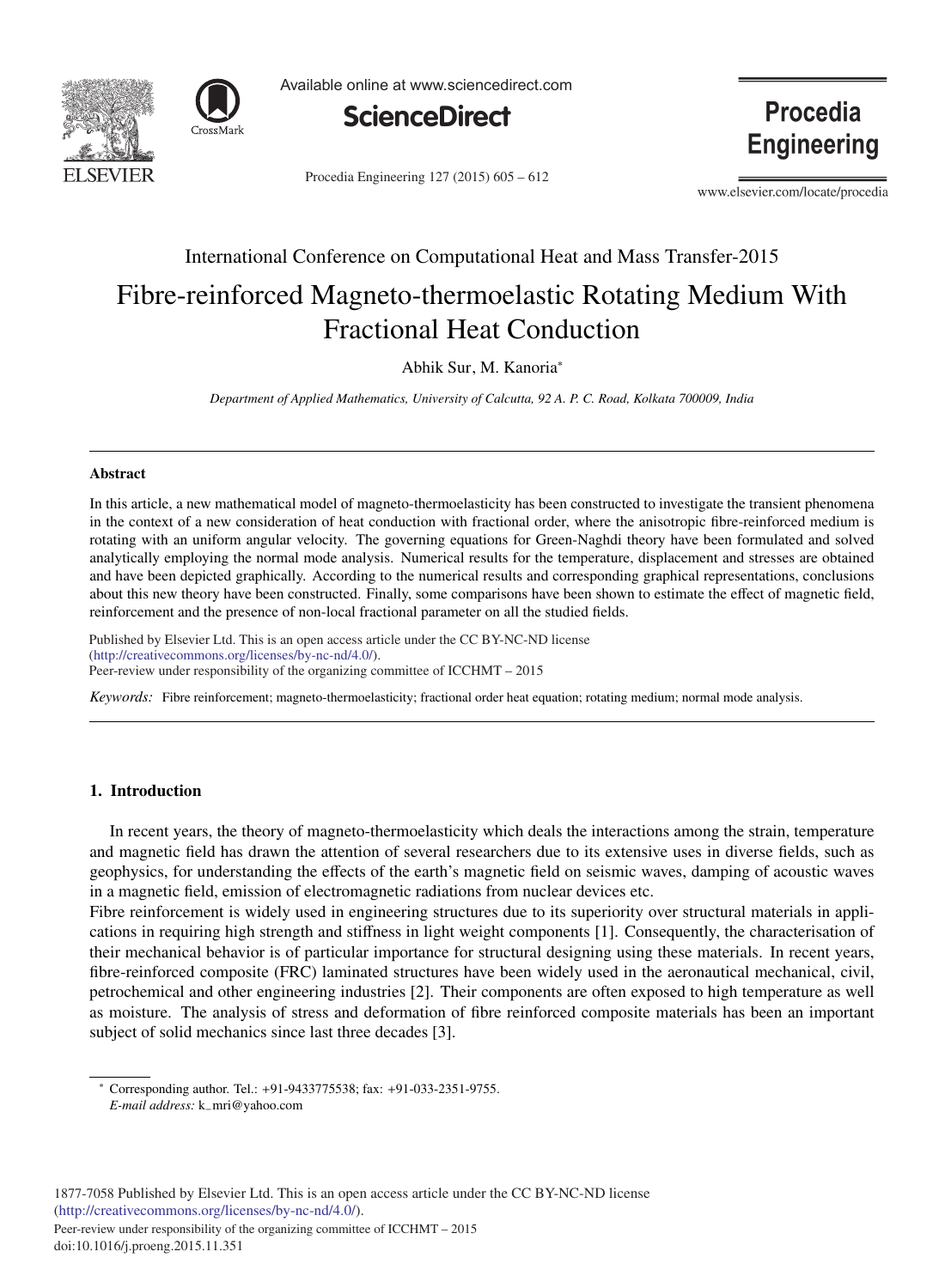In view of the fact that most of the bodies like the earth, the moon and the other planets have an angular velocity, as well as earth behaves like a huge magnet, it is more important to study the propagation of thermoelastic waves in a rotating medium under the influence of a magnetic field. So, the attempts are being made to study the propagation of finite thermoelastic waves in an infinite elastic medium rotating with an angular velocity. Recently, several authors studied the wave propagation in thermoelastic and magneto-thermoelastic media in the context of generalized theories.

During recent years, several interesting problems in engineering have been modeled by using fractional calculus to study physical processes in the area of heat conduction, diffusion, mechanics of solids, electromagnetism etc. In such cases, researchers are using a generalized thermoelasticity theory based on an anomalous heat conduction equation having non-local fractional order operators [4]. Employing the fractional heat conduction, recently, several problems have been solved by Sur and Kanoria [5], Ezzat et. al [6] etc.

In the present analysis the propagation of plane waves in a fibre-reinforced anisotropic rotating thermoelastic medium has been studied under the influence of magnetic field where the heat conduction has been considered employing the Green Naghdi models [7] in the context of a new Taylor's series expansion of time-fractional order. Normal mode analysis technique is employed onto the resulting equations and finally, the physical fields have been presented graphically to study the effect of rotation, magnetic field and the presence of the non-local fractional parameter has been reported also.

# 2. Formulation of the Problem

Let us consider a perfectly conducting thermoelastic half-space  $x \geqslant 0$  which is rotating with an uniform angular velocity  $\Omega = \Omega n$ , where **n** is the unit vector in the direction of the axis of rotation. The adjacent free space is assumed to be permeated by a uniform magnetic field  $H(0, 0, H_0)$  acting parallel to the boundary  $y = 0$ . This produces an induced magnetic field  $\mathbf{h}$  (0, 0, h) and induced electric field  $\mathbf{E}$  ( $E_1, E_2, 0$ ) which satisfies the linearized equations of electro-magnetism and are valid for slowly moving media. If we take the coordinate axis fixed in the rotating medium, the displacement equation of motion in the rotating frame of reference has two additional terms - the centripetal acceleration  $\Omega \times (\Omega \times \mathbf{u})$  due to the time varying motion only and the coriolis acceleration  $2\Omega \times \mathbf{u}$  where **u** is the dynamic displacement vector measured from a steady-state deformed position where the deformation is assumed to be very small.

The equations of motion are given by

$$
\sigma_{i,j,j} + \mu_0 (\mathbf{J} \times \mathbf{H})_i = \rho [\mathbf{\ddot{u}} + \mathbf{\Omega} \times (\mathbf{\Omega} \times \mathbf{u}) + 2\mathbf{\Omega} \times \mathbf{\dot{u}}]_i, \tag{1}
$$

The constitutive equation for a fibre-reinforced linearly thermoelastic anisotropic medium whose preferred direction is that of a unit vector a is [1]

$$
\sigma_{ij} = \lambda e_{kk}\delta_{ij} + 2\mu_T e_{ij} + \alpha(a_k a_m e_{km}\delta_{ij} + a_i a_j e_{kk}) + 2(\mu_L - \mu_T)(a_i a_k e_{kj} + a_j a_k e_{ki}) - \beta a_k a_m e_{km} a_i a_j - \beta_{ij} (T - T_0)\delta_{ij},
$$
 (2)

where  $\sigma_{ij}$  are the stress components,  $e_{ij}$  are the strain components,  $\lambda$ ,  $\mu_T$  are the elastic constants,  $\alpha$ ,  $\beta$ ,  $(\mu_L - \mu_T)$  are reinforcement parameters,  $\delta_{ij}$  is the kronecker delta,  $\alpha_{11}$ ,  $\alpha_{22}$  are the coefficient of linear thermal expansion, *T* is the temperature over the reference temperature  $T_0$ ,  $\tilde{a} \equiv (a_1, a_2, a_3)$ ,  $a_1^2 + a_2^2 + a_3^2 = 1$ .

The heat conduction equation corresponding to fractional order theory of Green Naghdi types II and III are given by assuming the fibre direction as  $(1, 0, 0)$ 

$$
\left(1+\frac{\tau_{T}^{\alpha}}{\alpha!}\right)\left[K_{11}^{\star}\frac{\partial^{2} T}{\partial x^{2}}+K_{22}^{\star}\frac{\partial^{2} T}{\partial y^{2}}+K_{11}\frac{\partial^{2} T}{\partial x^{2}}+K_{22}\frac{\partial^{2} T}{\partial y^{2}}\right]=\left(1+\frac{\tau_{q}^{\alpha}}{\alpha!}\frac{\partial^{\alpha}}{\partial t^{\alpha}}+\frac{\tau_{q}^{2\alpha}}{2\alpha!}\frac{\partial^{2\alpha}}{\partial t^{2\alpha}}\right)\left[\rho C_{E}\ddot{T}+T_{0}\left(\beta_{11}\frac{\partial \ddot{u}}{\partial x}+\beta_{22}\frac{\partial \ddot{v}}{\partial y}\right)\right].
$$
 (3)

The stress components are given by

$$
\sigma_{xx} = (\lambda + 2\alpha + 4\mu_L - 2\mu_T + \beta)\frac{\partial u}{\partial x} + (\lambda + \alpha)\frac{\partial v}{\partial y} - \beta_{11}(T - T_0),\tag{4}
$$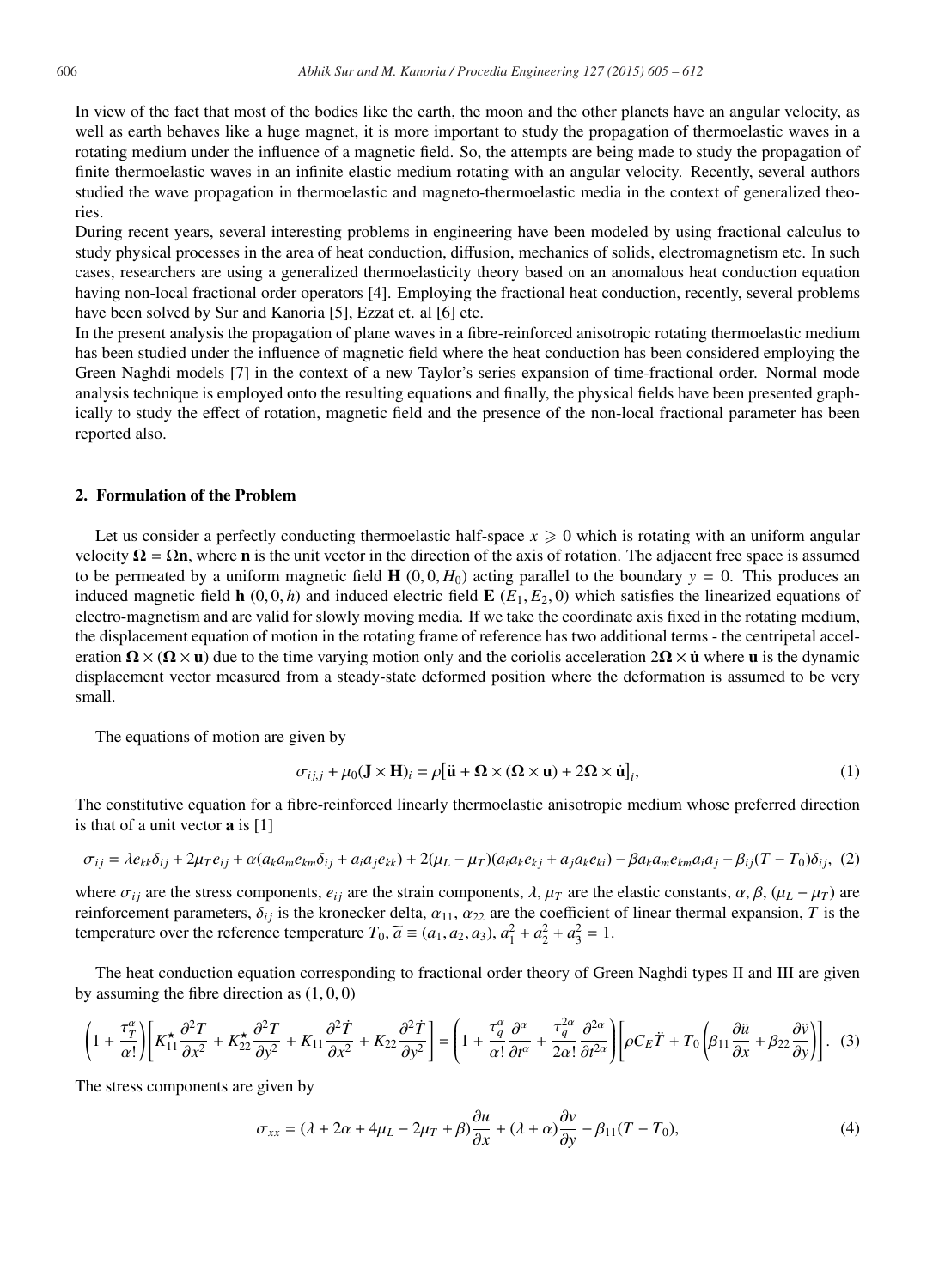$$
\sigma_{yy} = (\lambda + 2\mu_T)\frac{\partial v}{\partial y} + (\lambda + \alpha)\frac{\partial u}{\partial x} - \beta_{22}(T - T_0),\tag{5}
$$

$$
\sigma_{xy} = \mu_T \left( \frac{\partial v}{\partial x} + \frac{\partial u}{\partial y} \right). \tag{6}
$$

The equations of motion along *x* and *y* are directions are

$$
\left(A_{11} + \rho R_H^2\right) \frac{\partial^2 u}{\partial x^2} + \left(A_{12} + \rho R_H^2\right) \frac{\partial^2 v}{\partial x \partial y} + A_{13} \frac{\partial^2 v}{\partial y^2} - \beta_{11} \frac{\partial T}{\partial x} = \rho \left(1 + \frac{R_H^2}{c^2}\right) \frac{\partial^2 u}{\partial t^2} - \rho \Omega^2 u - 2\rho \Omega \frac{\partial v}{\partial t},\tag{7}
$$

$$
\left(A_{22} + \rho R_H^2\right) \frac{\partial^2 v}{\partial y^2} + \left(A_{12} + \rho R_H^2\right) \frac{\partial^2 u}{\partial x \partial y} + A_{13} \frac{\partial^2 v}{\partial x^2} - \beta_{22} \frac{\partial T}{\partial y} = \rho \left(1 + \frac{R_H^2}{c^2}\right) \frac{\partial^2 v}{\partial t^2} - \rho \Omega^2 v + 2\rho \Omega \frac{\partial u}{\partial t},\tag{8}
$$

with

$$
A_{11} = \lambda + 2(\alpha + \mu_T) + 4(\mu_L - \mu_T) + \beta, \quad A_{12} = \alpha + \lambda + \mu_L, \quad A_{13} = \mu_L, \quad A_{22} = \lambda + 2\mu_T, \quad R_H^2 = \frac{\mu_0 H_0^2}{\rho},
$$

$$
c^{2} = \frac{1}{\varepsilon_{0}\mu_{0}}, \quad \beta_{11} = (2\lambda + 3\alpha + 4\mu_{L} - 2\mu_{T} + \beta)\alpha_{11} + (\lambda + \alpha)\alpha_{22}, \quad \beta_{22} = (2\lambda + \alpha)\alpha_{11} + (\lambda + 2\mu_{T})\alpha_{22},
$$

Introducing the following non-dimensional variables

$$
x' = c_1 \chi x, \quad y' = c_1 \chi y, \quad u' = c_1 \chi u, \quad v' = c_1 \chi v, \quad t' = c_1^2 \chi t, \quad \chi = \frac{\rho C_E}{K_{11}},
$$

$$
\sigma'_{ij} = \frac{\sigma_{ij}}{\rho c_1^2}, \quad h' = \frac{h}{H_0} \quad c_1^2 = \frac{A_{11}}{\rho}, \quad \Omega' = \frac{\Omega}{c_1^2 \chi}, \quad T' = \frac{(T - T_0)\beta_{11}}{\rho c_1^2},
$$

thereafter omitting primes, the above equations can be written in non-dimensional form as follows

$$
\sigma_{xx} = \frac{\partial u}{\partial x} + B_1 \frac{\partial v}{\partial y} - T,\tag{9}
$$

$$
\sigma_{yy} = B_2 \frac{\partial v}{\partial y} + B_1 \frac{\partial u}{\partial x} - B_3 T,\tag{10}
$$

$$
\sigma_{xy} = B_4 \left( \frac{\partial u}{\partial y} + \frac{\partial v}{\partial x} \right),\tag{11}
$$

$$
B_5 \frac{\partial^2 u}{\partial x^2} + B_6 \frac{\partial^2 v}{\partial x \partial y} + B_4 \frac{\partial^2 u}{\partial y^2} - \frac{\partial T}{\partial x} = \xi \frac{\partial^2 u}{\partial t^2} - \Omega^2 u - 2\Omega \frac{\partial v}{\partial t},\tag{12}
$$

$$
B_7 \frac{\partial^2 v}{\partial y^2} + B_6 \frac{\partial^2 u}{\partial x \partial y} + B_4 \frac{\partial^2 v}{\partial x^2} - \frac{\partial T}{\partial y} = \xi \frac{\partial^2 v}{\partial t^2} - \Omega^2 v + 2\Omega \frac{\partial u}{\partial t},\tag{13}
$$

$$
\left(1+\frac{\tau_T^{\alpha}}{\alpha!}\frac{\partial^{\alpha}}{\partial t^{\alpha}}\right)\left[\varepsilon_{21}\frac{\partial^2 T}{\partial x^2}+\varepsilon_{22}\frac{\partial^2 T}{\partial y^2}+\varepsilon_{31}\frac{\partial^2 T}{\partial x^2}+\varepsilon_{32}\frac{\partial^2 T}{\partial y^2}\right]=\left(1+\frac{\tau_q^{\alpha}}{\alpha!}\frac{\partial^{\alpha}}{\partial t^{\alpha}}+\frac{\tau_q^{2\alpha}}{2\alpha!}\frac{\partial^{2\alpha}}{\partial t^{2\alpha}}\right)\left[\ddot{T}+\varepsilon_{11}\frac{\partial \ddot{u}}{\partial x}+\varepsilon_{12}\frac{\partial \ddot{v}}{\partial y}\right],\qquad(14)
$$

where

$$
(B_1, B_2, B_4) = \frac{1}{A_{11}} (\lambda + \alpha, A_{22}, \mu_T), \quad B_3 = \frac{\beta_{22}}{\beta_{11}}, \quad B_5 = 1 + \eta, \quad B_6 = B_1 + B_4 + \eta, \quad B_7 = B_2 + \eta, \quad \xi = 1 + \frac{R_H^2}{c^2},
$$
\n
$$
\eta = \frac{R_H^2}{c_1^2}, \quad (\varepsilon_{11}, \varepsilon_{12}) = \frac{T_0 \beta_{11}}{\rho A_{11} C_E} (\beta_{11}, \beta_{22}), \quad (\varepsilon_{21}, \varepsilon_{22}) = \frac{1}{\rho C_E} (K_{11}^{\star}, K_{22}^{\star}), \quad \varepsilon_{31} = c_1^2, \quad \varepsilon_{32} = \frac{c_1^2 K_{22}}{K_{11}}.
$$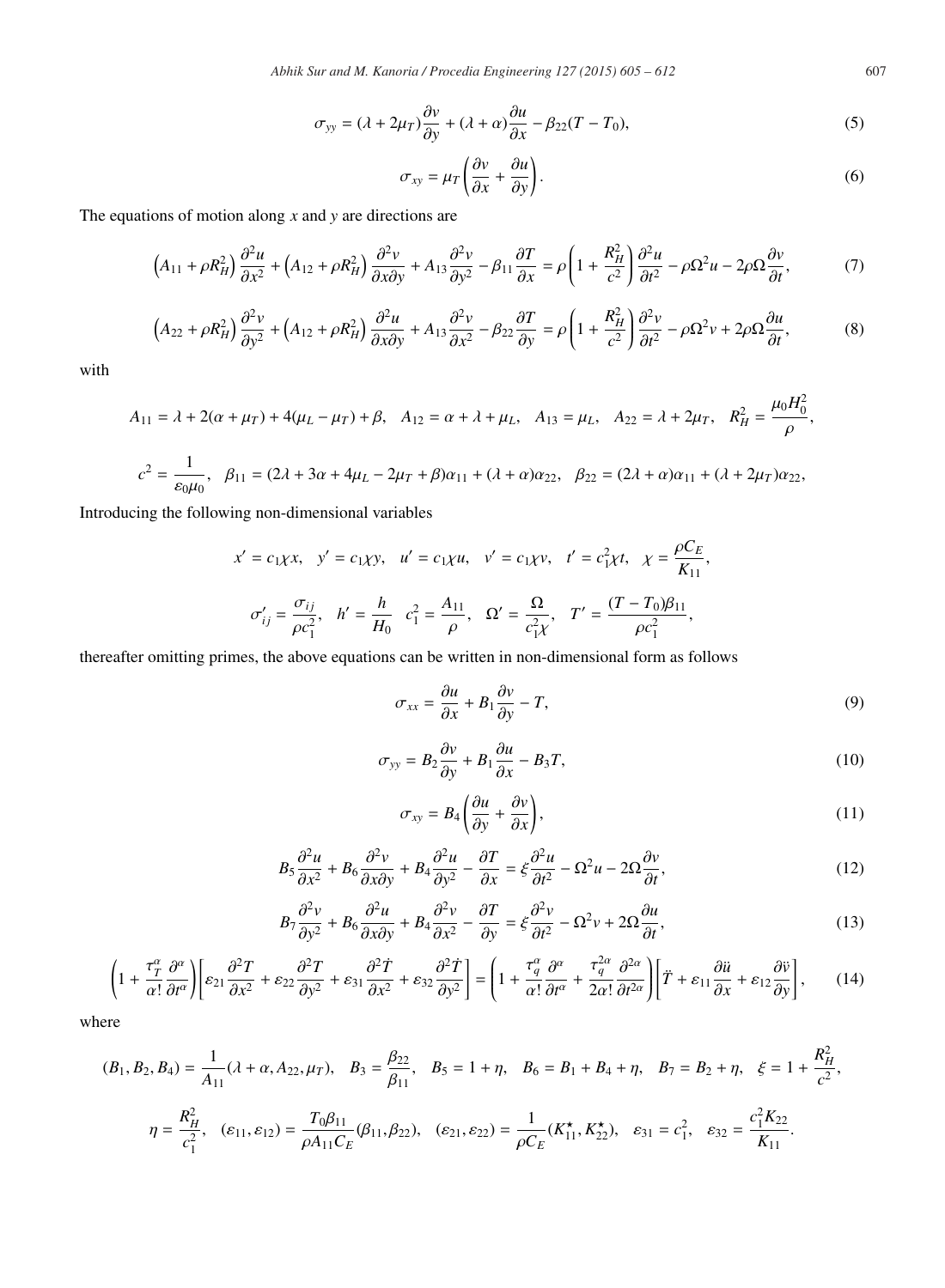Employing the normal mode analysis, defined as

$$
(u, v, T, \sigma_{ij})(x, y, t) = (u^*, v^*, T^*, \sigma_{ij}^*)(x) \exp(\omega t + iby),
$$
\n(15)

and after simplification, we have

$$
(D6 - AD4 + BD2 - C) v*(x) = 0.
$$
 (16)

where

$$
c_0 = B_5, \quad c_2 = b^2 B_4 + (\xi - 1)\Omega^2, \quad c_3 = ibB_6, \quad c_4 = 2\omega\Omega, \quad c_5 = B_4, \quad c_6 = b^2 B_7 + \xi\omega^2 - \Omega^2, \quad c_7 = ibB_3,
$$
\n
$$
c_8 = \left(1 + \frac{\tau_T^{\alpha}}{\alpha!}\omega^{\alpha}\right)(\epsilon_{21} + \epsilon_{31}\omega), \quad c_9 = \omega^2 \left(1 + \frac{\tau_q^{\alpha}}{\alpha!}\omega^{\alpha} + \frac{\tau_q^{2\alpha}}{2\alpha!}\omega^{2\alpha}\right) + \epsilon_{22}b^2(1 + \omega)\left(1 + \frac{\tau_T^{\alpha}}{\alpha!}\omega^{\alpha}\right),
$$
\n
$$
c_{10} = \epsilon_{11}\omega^2 \left(1 + \frac{\tau_q^{\alpha}}{\alpha!}\omega^{\alpha} + \frac{\tau_q^{2\alpha}}{2\alpha!}\omega^{2\alpha}\right), \quad c_{11} = \frac{ib\epsilon_{12}}{\epsilon_{11}}, \quad c_{12} = c_0c_5c_7c_8,
$$
\n
$$
c_{13} = (c_0c_7 - c_3)(c_5c_9 + c_6c_8) + c_2c_5c_7c_8 + c_3c_8(c_5c_6 + c_3c_7) + c_5(c_7c_{10} - c_3c_9),
$$
\n
$$
c_{14} = (c_0c_7 - c_3)(c_6c_9 - c_7c_{11}) + c_2c_7(c_5c_9 + c_6c_8) + c_4^2c_7c_8 + (c_7c_{10} - c_3c_9)(c_5c_6 + c_3c_7),
$$
\n
$$
c_{15} = c_2c_7(c_6c_9 - c_7c_{11}) + c_4^2c_7c_9,
$$
\n
$$
A = \frac{c_{13}}{c_{12}}, \quad B = \frac{c_{14}}{c_{12}}, \quad C = \frac{c_{15}}{c_{12}}.
$$

From which, the corresponding solution is obtained in terms of normal modes as

$$
v^{\star}(x) = \sum_{n=1}^{3} M_n(b, \omega) \exp(-k_n x).
$$
 (17)

Where  $k_n^2$  are roots of the equation

$$
k^6 - Ak^4 + bk^2 - C = 0.
$$
 (18)

And similarly, the expressions of displacement and temperatures are obtained as

$$
u^{\star}(x) = \sum_{n=1}^{3} M'_{n}(b, \omega) \exp(-k_{n}x),
$$
 (19)

$$
T^{\star}(x) = \sum_{n=1}^{3} M_n''(b, \omega) \exp(-k_n x),
$$
 (20)

where  $M_n$ ,  $M'_n$  and  $M''_n$ , are defined as

$$
M'_{n}(b,\omega) = H_{1n}M_{n}(b,\omega), \quad n = 1,2,3,
$$
  

$$
M''_{n}(b,\omega) = H_{2n}M_{n}(b,\omega), \quad n = 1,2,3,
$$

where

$$
H_{1n} = \frac{-c_5k_n^3 + (c_5c_6 + c_3c_7)k_n - c_4c_7}{(c_0c_7 - c_3)k_n^2 - c_4k_n - c_2c_7}, \quad n = 1, 2, 3,
$$
  

$$
H_{2n} = \frac{(c_0c_{11} - c_3c_{10})k_n^2 + c_{10}c_{11}k_n - c_2c_{11}}{c_0c_8k_n^4 - (c_{10} + c_2c_8 + c_6c_9)k_n^2 + c_2c_9}, \quad n = 1, 2, 3.
$$

Using (17), (19) and (20), we arrive at the stress components in terms of normal modes as follows

$$
\sigma_{xx}^{\star}(x) = \sum_{n=1}^{3} H_{3n} M_n(b, \omega) \exp(-k_n x), \qquad (21)
$$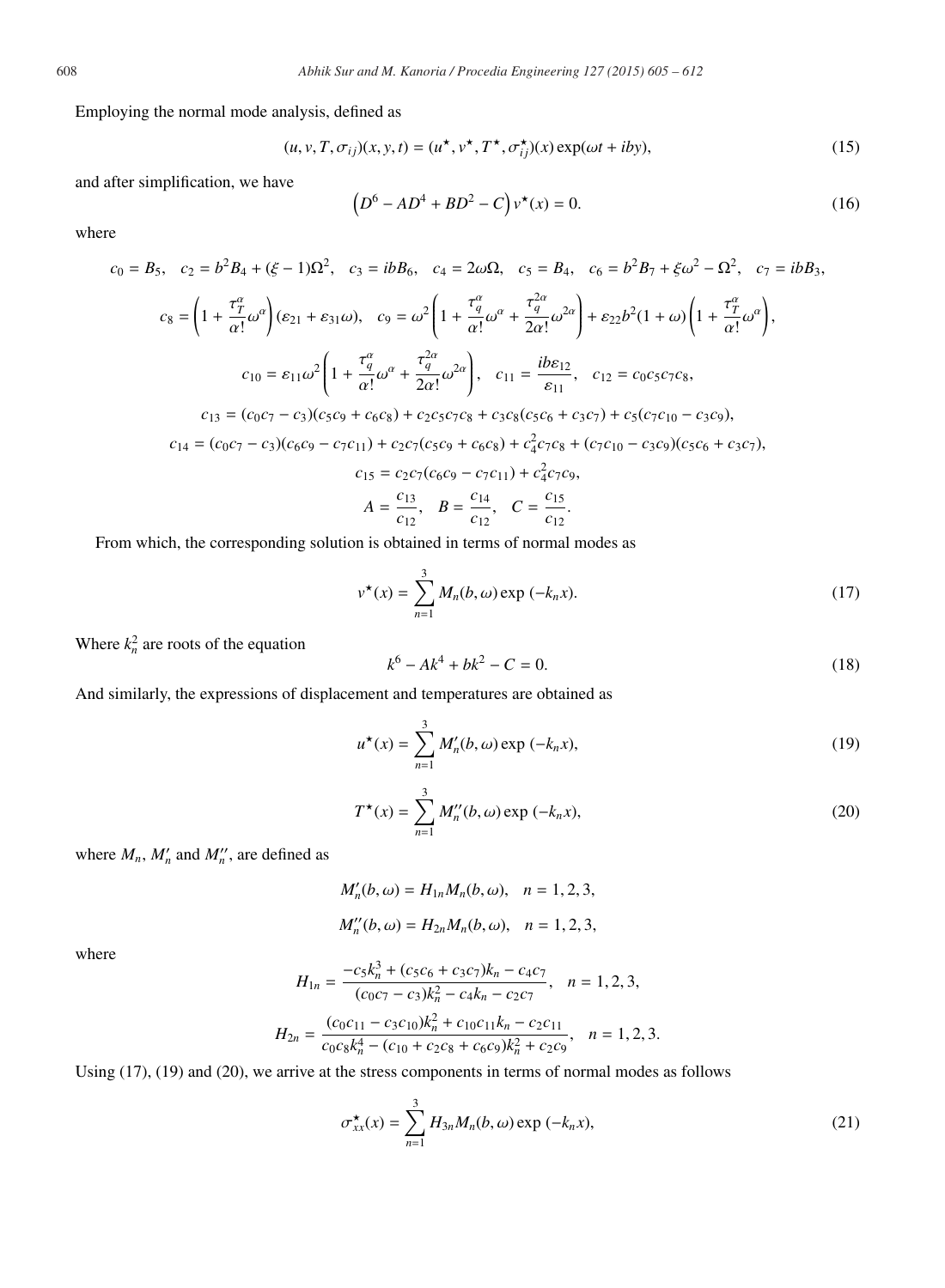$$
\sigma_{yy}^{\star}(x) = \sum_{n=1}^{3} H_{4n} M_n(b, \omega) \exp(-k_n x), \qquad (22)
$$

$$
\sigma_{xy}^{\star}(x) = \sum_{n=1}^{3} H_{5n} M_n(b, \omega) \exp(-k_n x), \qquad (23)
$$

where

$$
H_{3n} = -k_n H_{1n} + B_1 ib - H_{2n}, \quad n = 1, 2, 3,
$$
  
\n
$$
H_{4n} = B_2 ib H_{1n} - B_3 H_{2n}, \quad n = 1, 2, 3,
$$
  
\n
$$
H_{5n} = B_4 (ib - k_n H_{1n}), \quad n = 1, 2, 3.
$$

# 3. Applications

In this section, the general solutions for temperature and stresses will be used to yield the response of a uniform time-dependent loading  $f(y, t)$ . The boundary conditions for the problem may be taken as

#### *3.1. Thermal boundary condition*

The thermal boundary condition for the present problem is given by

$$
T=0 \quad \text{at} \quad x=0.
$$

#### *3.2. Mechanical boundary condition*

$$
\sigma_{xx} = f(y, t)
$$
 at  $x = 0$ ;  $\sigma_{xy} = 0$  at  $x = 0$ .

Substituting the expressions of the variables considered into the above boundary conditions, and after simplifications, we obtain the solutions of the thermophysical quantities in terms of normal modes.

### 4. Numerical Results and Discussions

In order to study the influence of the magnetic field and reinforcement on the wave propagation in the rotating medium, we now present the obtained results in the form of their graphical representations. The material constants are given by

$$
\rho = 2660 \text{Kg} \cdot \text{m}^{-3}, \quad \lambda = 5.65 \times 10^{10} \text{N} \cdot \text{m}^{-2}, \quad \mu = 2.46 \times 10^{10} \text{N} \cdot \text{m}^{-2}, \quad \mu = 5.66 \times 10^{10} \text{N} \cdot \text{m}^{-2},
$$
\n
$$
\alpha = -1.28 \times 10^{10} \text{N} \cdot \text{m}^{-2}, \quad \beta = 0.015 \times 10^{-4} \text{N} \cdot \text{m}^{-2}, \quad \alpha_{11} = 0.017 \times 10^{-4} \text{K}^{-1}, \quad H_0 = 10,
$$
\n
$$
\varepsilon_0 = 0.3, \quad \alpha_{22} = 0.015 \times 10^{-4} \text{K}^{-1}, \quad C_E = 0.787 \times 10^3 \text{J} \cdot \text{Kg}^{-1} \cdot \text{K}^{-1},
$$
\n
$$
K_{11} = 0.0921 \times 10^3 \text{J} \cdot \text{m}^{-1} \cdot \text{s}^{-1} \cdot \text{K}^{-1}, \quad K_{22} = 0.0963 \times 10^3 \text{J} \cdot \text{m}^{-1} \cdot \text{s}^{-1} \cdot \text{K}^{-1}, \quad \mu_0 = 0.1, \quad b = 2,
$$
\n
$$
K_{11}^{\star} = 0.13 \times 10^3 \text{J} \cdot \text{m}^{-1} \cdot \text{s}^{-1} \cdot \text{K}^{-1}, \quad K_{22}^{\star} = 0.3 \times 10^3 \text{J} \cdot \text{m}^{-1} \cdot \text{s}^{-1} \cdot \text{K}^{-1}, \quad \omega = \omega_0 + i\xi, \quad \omega_0 = 2, \quad \xi = 1,
$$

Fig. 1 depicts the variation of the temperature *T* versus *x* when  $y = 0.1$ ,  $t = 0.1$ , the fractional parameter  $\alpha = 1$ and in absence and presence of magnetic field and rotation respectively. From the figure, it is seen that *T* vanishes on  $x = 0$  which satisfies the thermal boundary condition of our problem. The temperature of the body shows an increasing effect in  $0 < x < 0.5$  and then it approaches to zero. The magnitude of the temperature is increasing due to the presence of the magnetic field. Whenever the body is rotating, the temperature of the body increases than that of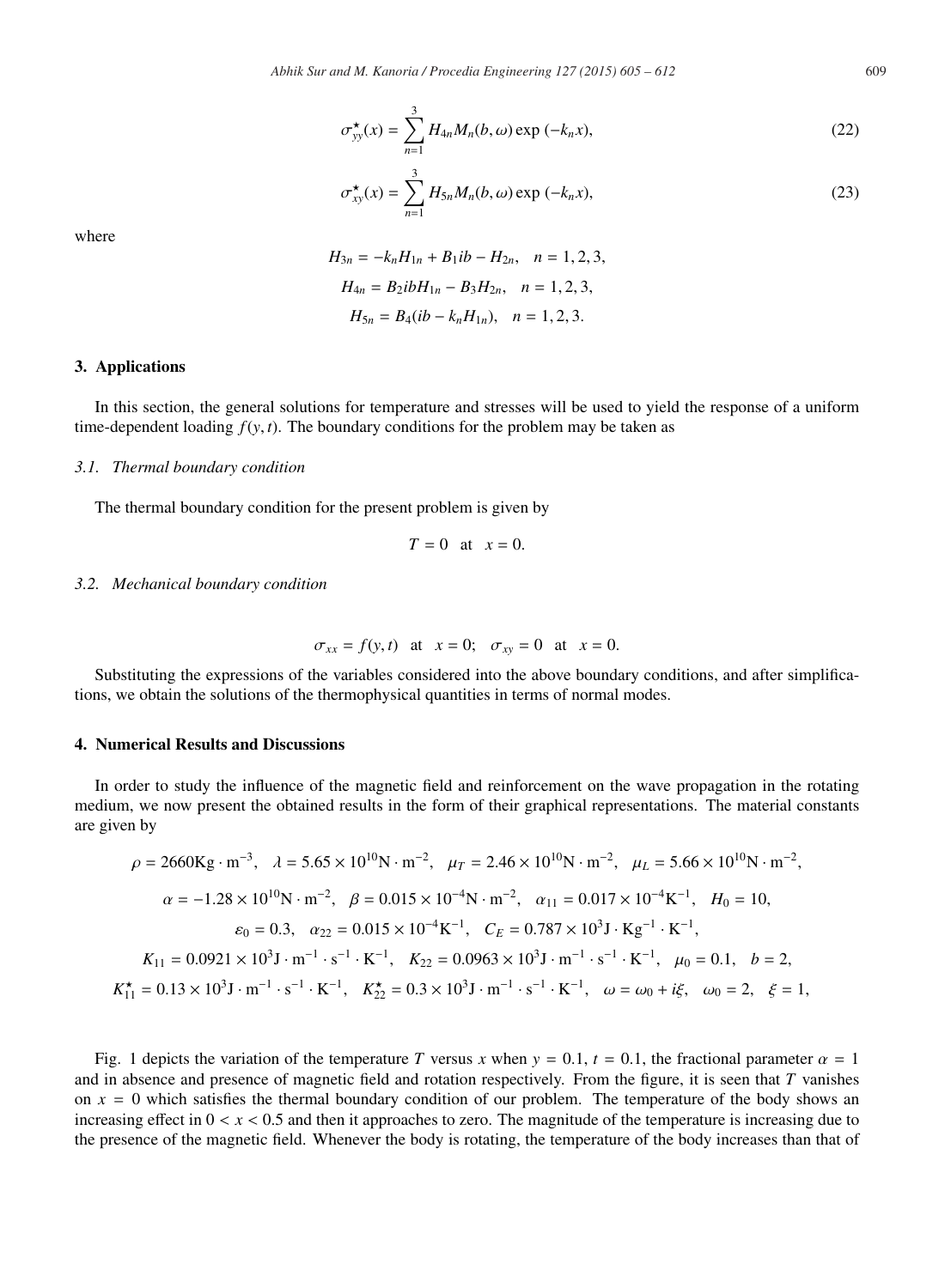

Fig. 2. Variation of  $\sigma_{xy}$  versus *x* for  $\alpha = 1$ ,  $t = 0.1$ .

the absence of the rotation of the body. Whenever the medium is rotating with an uniform angular velocity, we found two additional terms in the displacement equation of motion- the centripetal acceleration and coriolis acceleration, which influences the thermoelastic response which increases the magnitude of the temperature *T*.

Fig. 2 is plotted to study the variation of the stress component  $\sigma_{xy}$  versus *x* for the same set of parameters. As seen from the figure,  $\sigma_{xy}$  vanishes on the plane  $x = 0$  satisfying the mechanical boundary condition of the problem. Further, the stress is compressive in nature near the plane  $x = 0$  and with the increase of the distance  $x, \sigma_{xy}$  diminishes to zero value which is quite plausible. Whenever the medium is rotating, the magnitude of  $\sigma_{xy}$  increases. The maximum magnitude is found to be occurred near  $x = 0.6$ . The presence of the magnetic field will also increase the magnitude of  $\sigma_{xy}$ . In presence of the magnetic field ( $H_0 = 10$ ), the induced magneto-mechanical loading increases the magnitude of the thermophysical quantities which is quite plausible.

Fig. 3 is plotted to study the variation of the stress component  $\sigma_{xx}$  versus x for the same set of parameters. Here,  $\sigma_{xx}$  attains the maximum magnitude on the plane  $x = 0$  which compiles the boundary condition and therefore it validates the correctness of the numerical code prepared in our problem. Further, it is seen that the magnitude of  $\sigma_{xx}$ decays and approaches to zero value with the increase of the distance *x*. Due to the presence of the rotation of the body,  $\sigma_{xx}$  decays sharply and almost disappears after  $x = 0.7$  whereas in absence of the rotation of the body, the decay of σ*xx* becomes slower.

Fig. 4 depicts the variation of the displacement component *u* versus the distance *x* for  $\Omega = 0$ ,  $H_0 = 0$  and time  $t = 0.1$  for different values of the fractional parameter  $\alpha$ . As seen from the figure, *u* increases at first in  $0 < x < 0.5$  and then the magnitude decays with the increase of x. Also it is seen that as the magnitude of  $\alpha$  increases, the magnitude of *u* also increases both for WFR (with reinforcement) and NFR (non-reinforcement) cases. This is because the reinforcement parameters influence the thermoelastic responses for different values of the non-local fractional parameter. Also, the magnitude of  $u$  corresponding to WFR is larger than that of NFR for different values of  $\alpha$ . Further, it is observed that the magnitude of *u* decays sharply for  $\alpha = 1.5$  (WFR) than that of  $\alpha = 1.0$  (WFR), which decays faster than that of  $\alpha = 0.5$  (WFR). Since, fractional operator is a non-local operator, so we may conclude that our present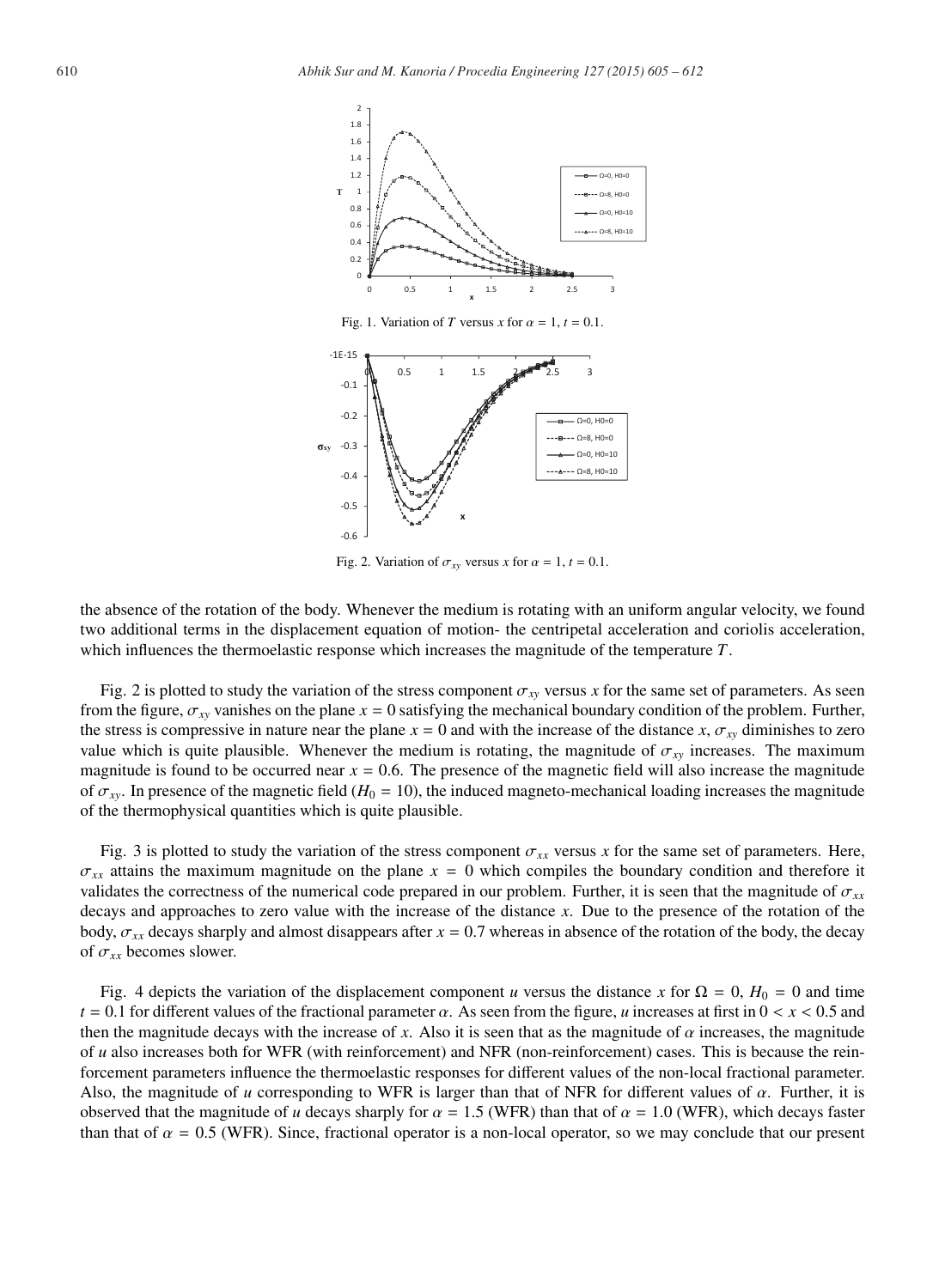

Fig. 4. Variation of *u* versus *x* for  $t = 0.1$ ,  $\Omega = 0.0$ ,  $H_0 = 0$ .

state depends on its historical states also. As seen from fig. 4, a small fractional order smoothes the curves of the displacement and with the increase of the fractional parameter as  $\alpha \to 1$ , it complies our real situation.

#### 5. Conclusions

In the present analysis, a new mathematical treatment has been presented to analyze the magneto-thermoelastic wave propagation in a fibre-reinforced rotating medium where the heat conduction equation consists of a new Taylor's series expansion with fractional operators. Though the figures are self-explanatory in exhibiting the different peculiarities which occur in the propagation of waves, yet the following remarks may be added.

- 1. The presence of the thermophysical quantities increase with the increase of the non-local fractional parameter.
- 2. The magnitude of the thermophysical quantities increase whenever the body is rotating with an uniform angular velocity.
- 3. The presence of reinforcement has the tendency to increase the magnitude of the physical quantities.
- 4. Here, all the results corresponding to the case when  $\alpha = 1$ ,  $\Omega = 0$  complies with the results of the existing literature [3].

## Acknowledgements

We are grateful to Professor S. C. Bose of the department of Applied Mathematics, University of Calcutta for his kind help and guidance in the preparation of the paper. We also express our sincere thanks to the reviewers for their suggestions for the improvement of the paper in the present form.